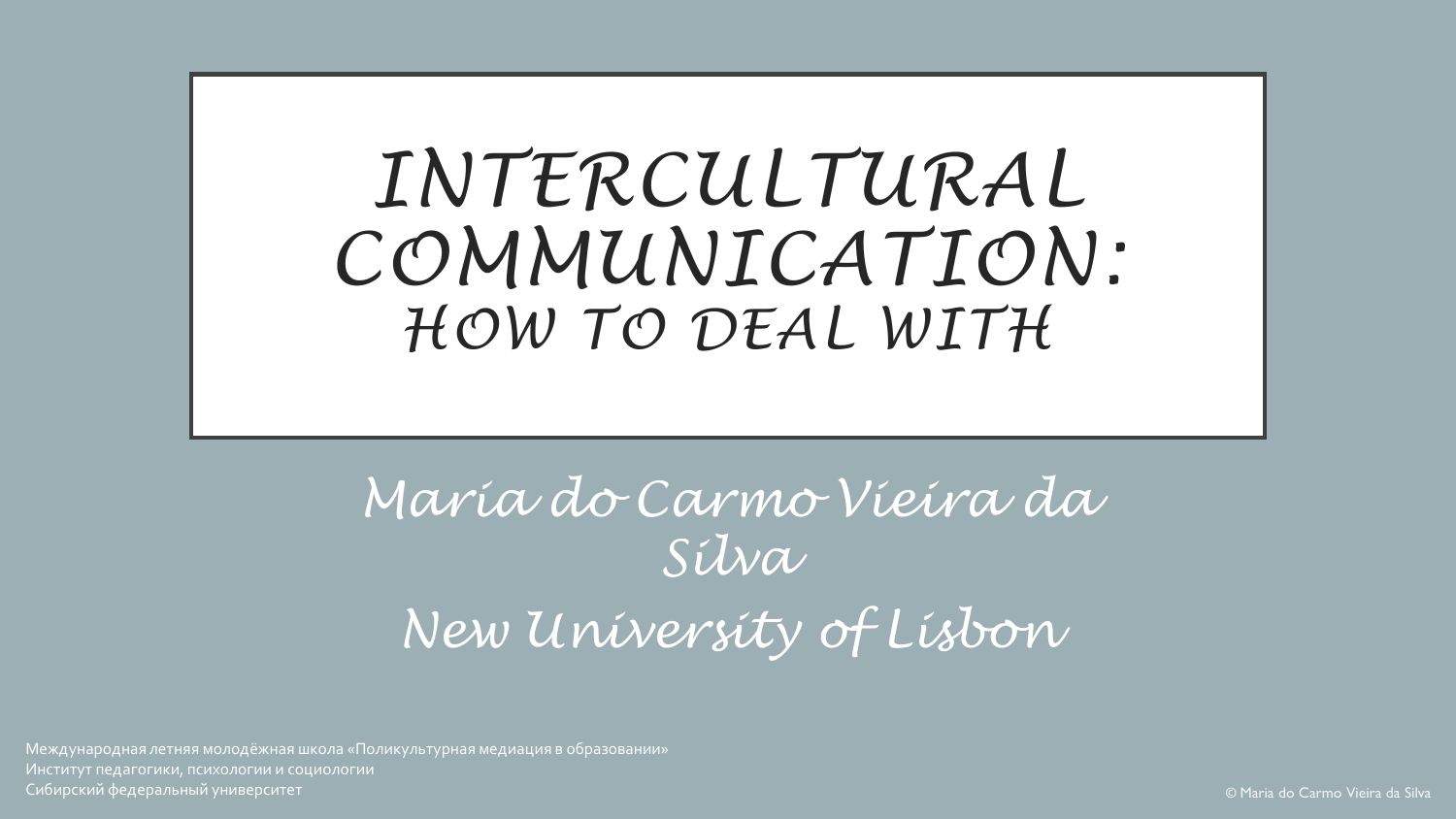KEY AREAS OF KNOWLEDGE FOR THOSE WANTING TO IMPROVE THEIR INTERCULTURAL COMMUNICATION

#### **KEY WORDS:**

**. different ways of living . willingness to meet others . understanding the difference . intercultural awareness . degrees of intercultural awareness . developing intercultural awareness**

Международная летняя молодёжная школа «Поликультурная медиация в образовании» Институт педагогики, психологии и социологии

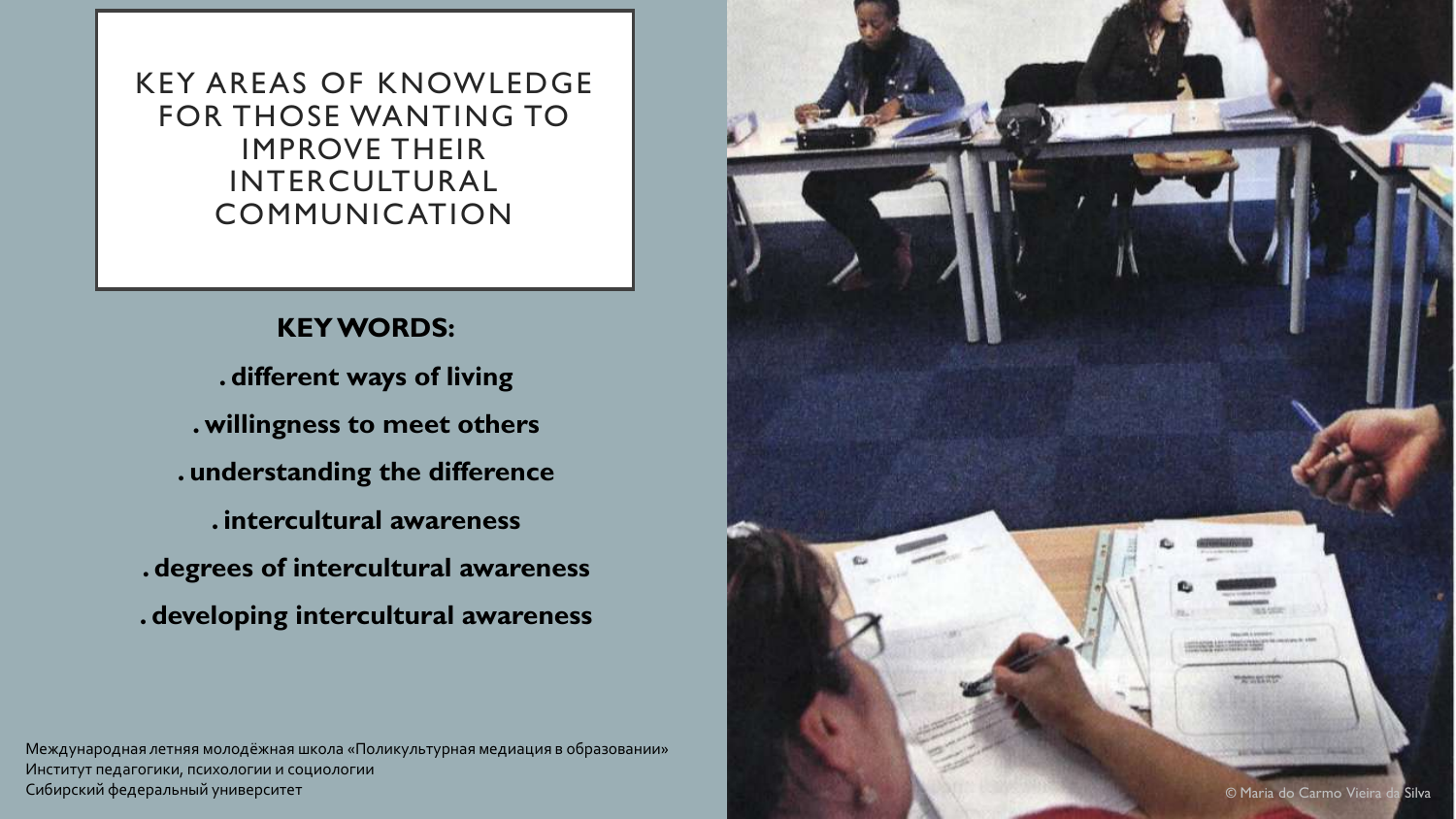## *TALK TO PEOPLE WHO KNOW THE CULTURE ABOUT COMMON TRAPS AND PROBLEMS*

• Before you go, find people who know the region to which you're travelling, and ask their advice. Ask your co-workers what people commonly do that's just 'wrong', or what problems they have encountered, and learn from it. Listen carefully to their answers, including what they don't say, as this can tell you a lot.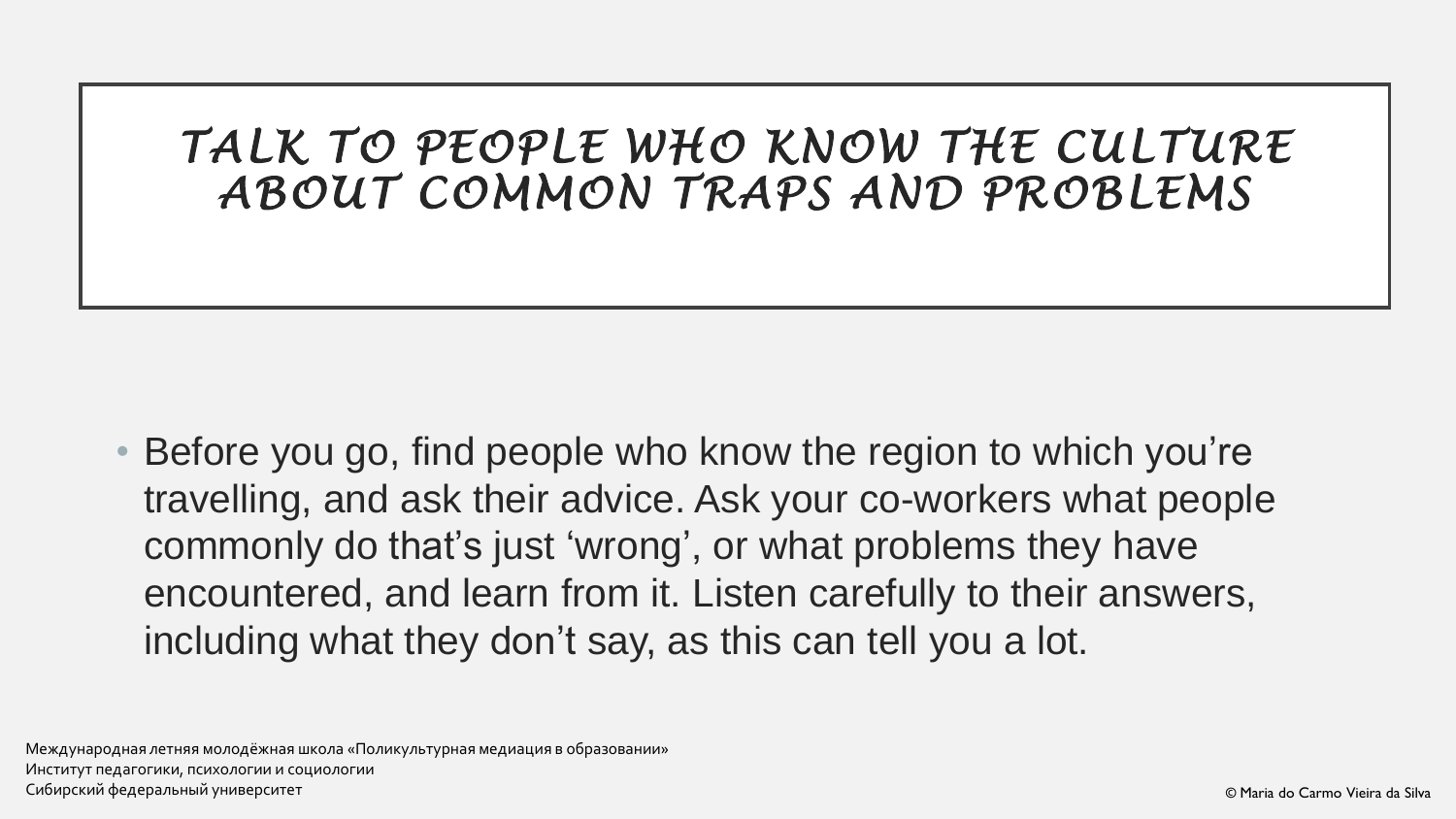*SOME KNOWLEDGE OF THE CULTURES, ORGANISATIONS AND INSTITUTIONS, HISTORY AND GENERAL WAY OF LIVING OF DIFFERENT COMMUNITIES AND NATIONS*

- **Recognition that these aspects affect behavioural norms.**
- For example, there is considerable 'history' between the Greeks and Turks, and therefore it may be considered potentially a problem to serve Turkish food to a Greek person.
- **An understanding of how culture can affect communication and language.**
- For example, people from Nordic countries are often said to speak more directly than native English speakers who tend to use more 'polite' language. Scandinavians in the UK have reported causing offence to English people by failing to say 'please' and 'thank you' enough.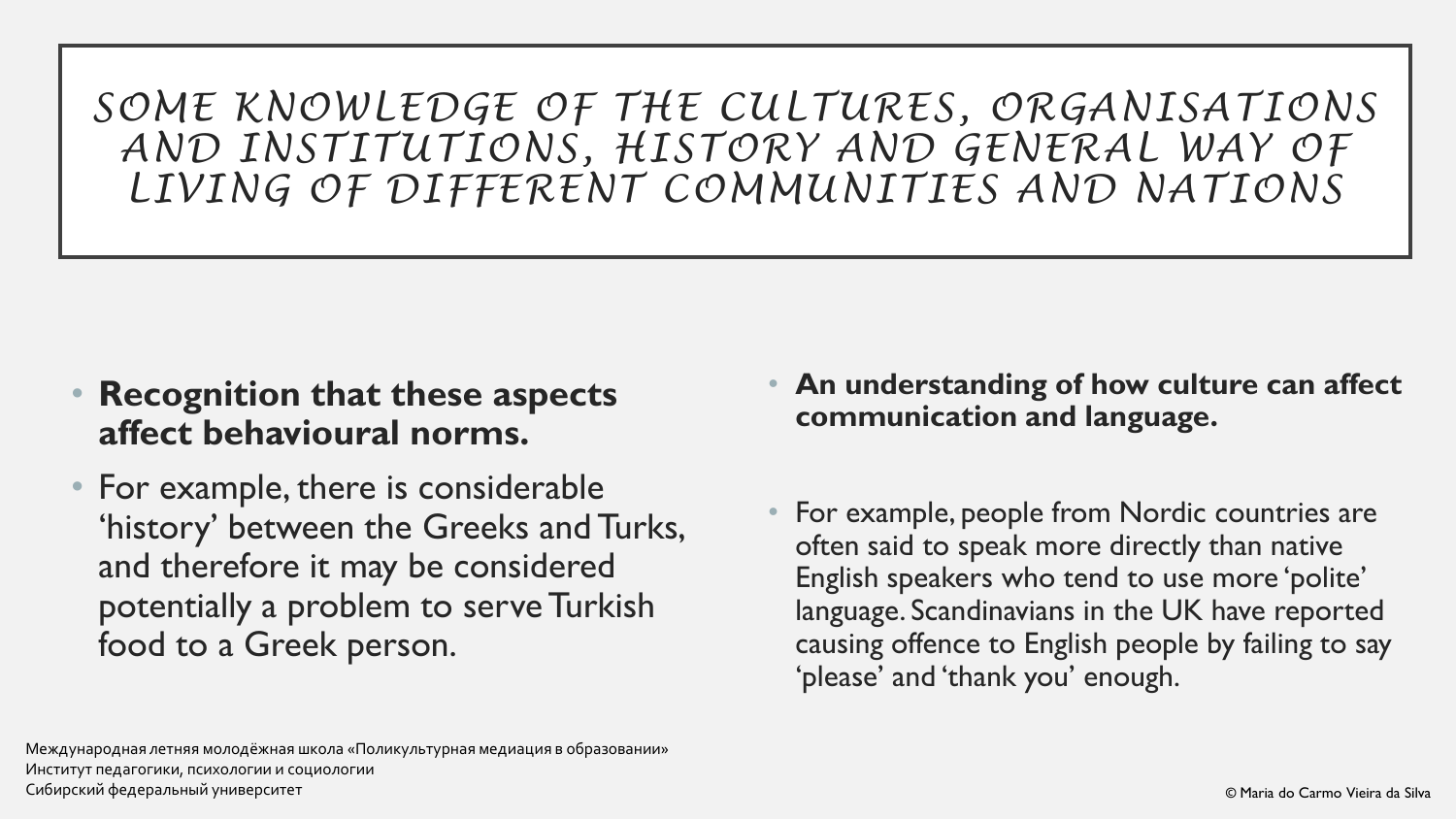*SOME UNDERSTANDING OF THE CONVENTIONS THAT MAY GOVERN BEHAVIOUR IN CERTAIN SPECIFIC INTERCULTURAL ENVIRONMENTS, SUCH AS VIEWS ON THE ROLE OF WOMEN, OR THE LICENCE (OR OTHERWISE) PERMITTED TO CHILDREN*

• Crucially, awareness of your own and other people's beliefs and values, and a willingness to recognise when these may clash.

Международная летняя молодёжная школа «Поликультурная медиация в образовании» Институт педагогики, психологии и социологии Сибирский федеральный университет © Maria do Carmo Vieira da Silva

• Sensitivity towards cultural stereotypes that may affect and interfere with intercultural communication.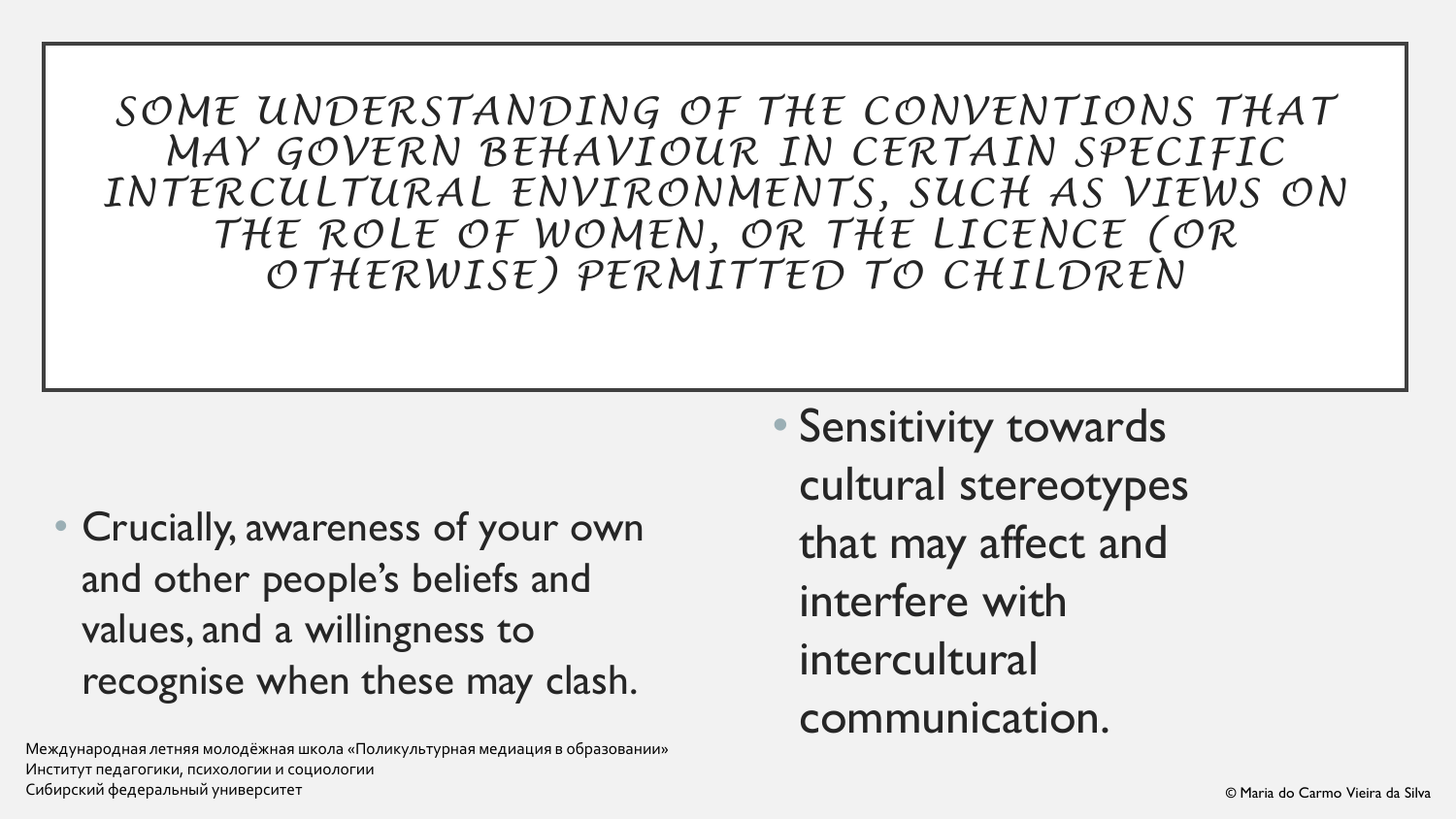### *DEMONSTRATE YOUR WILLINGNESS TO MEET OTHERS AT LEAST HALFWAY BY LEARNING A FEW PHRASES IN THEIR LANGUAGE*

- This is easy if you know that you're going on holiday somewhere, but it's also important for expatriate assignments and other business trips. A few phrases, even if it's only '*Good morning*', '*good evening*', and '*thank you*', will go a long way.
- There are plenty of free language resources available on the internet so there is no excuse for ignorance.
- *If you talk to a man in a language he understands, that goes to his head.*
- *If you talk to him in his language, that goes to his heart.*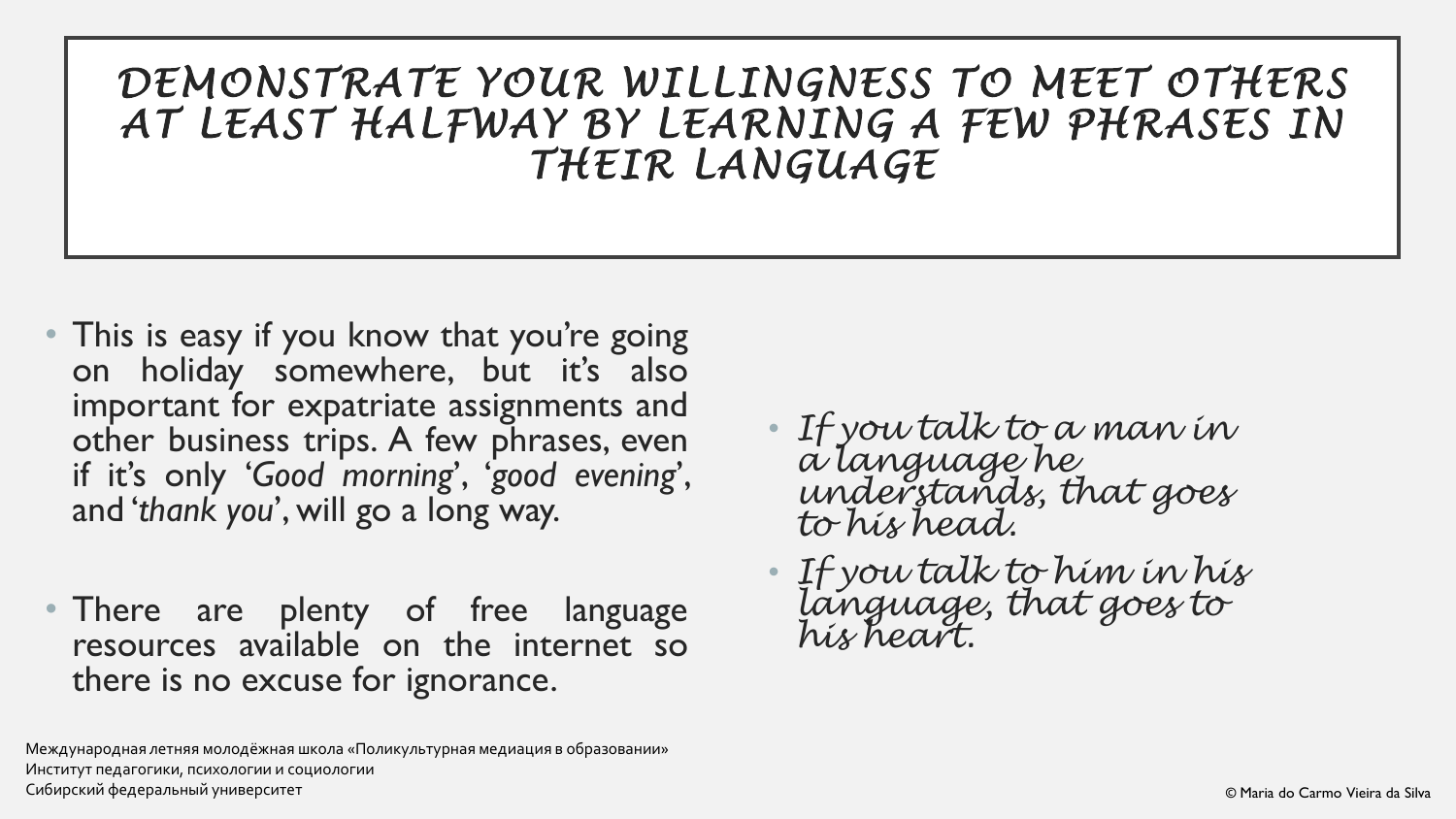*ADAPT YOUR BEHAVIOUR, AND DON'T ALWAYS EXPECT OTHERS TO ADAPT TO YOU*

- This includes not being offended if someone unwittingly does something that you find difficult to accept. You don't have to accept it, but it's best to explain politely why you find it hard, not just go off in a sulk.
- You may also to be aware of some of the traps and miscommunications that are potentially possible.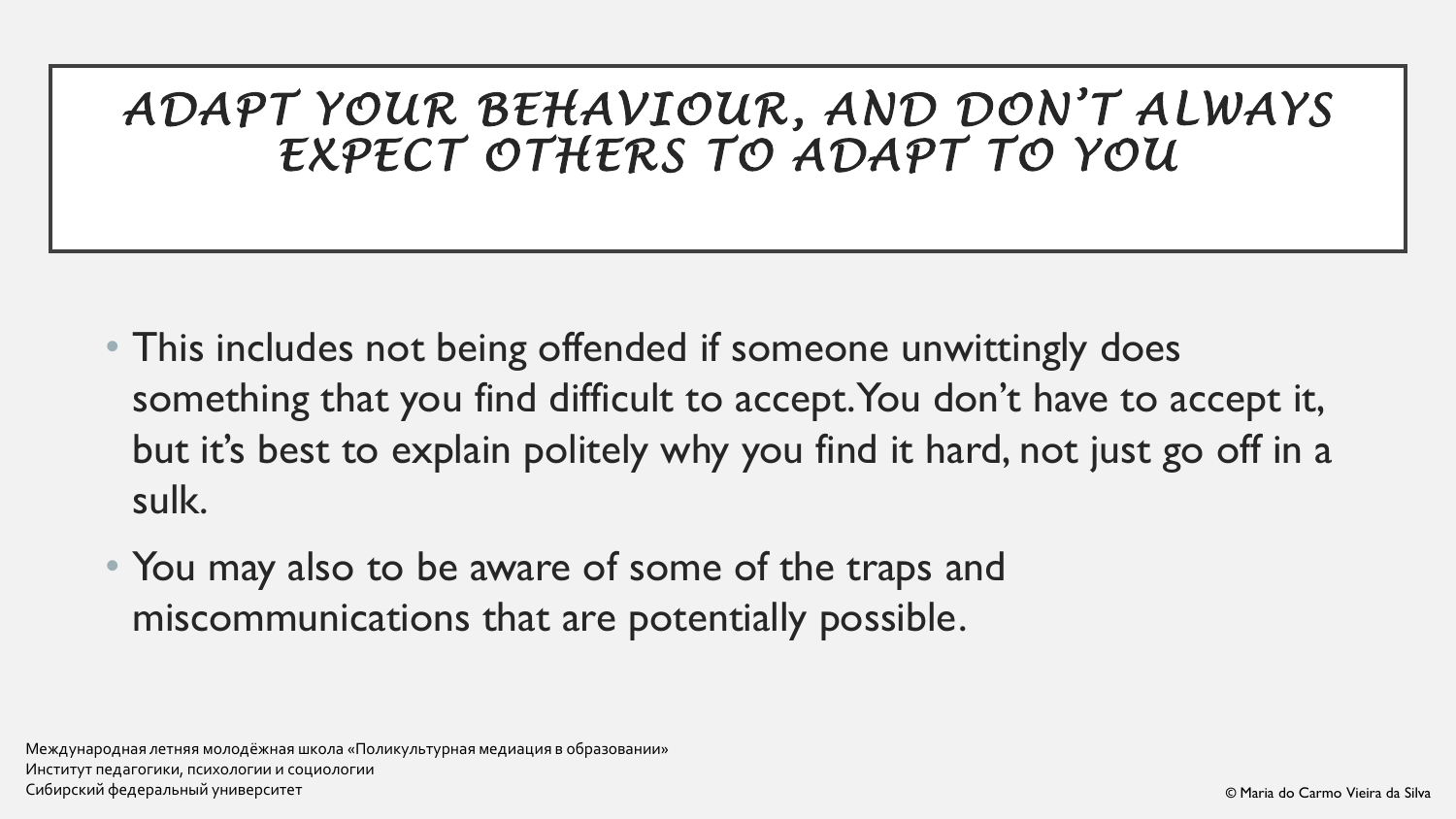## *CHECK YOUR UNDERSTANDING AND THAT OF OTHERS*

- The best way to avoid misunderstandings is to listen carefully and check understanding regularly in the course of a conversation.
- Ask questions to make sure that you have understood, and ask others to recap what you have said to ensure that they have understood you.

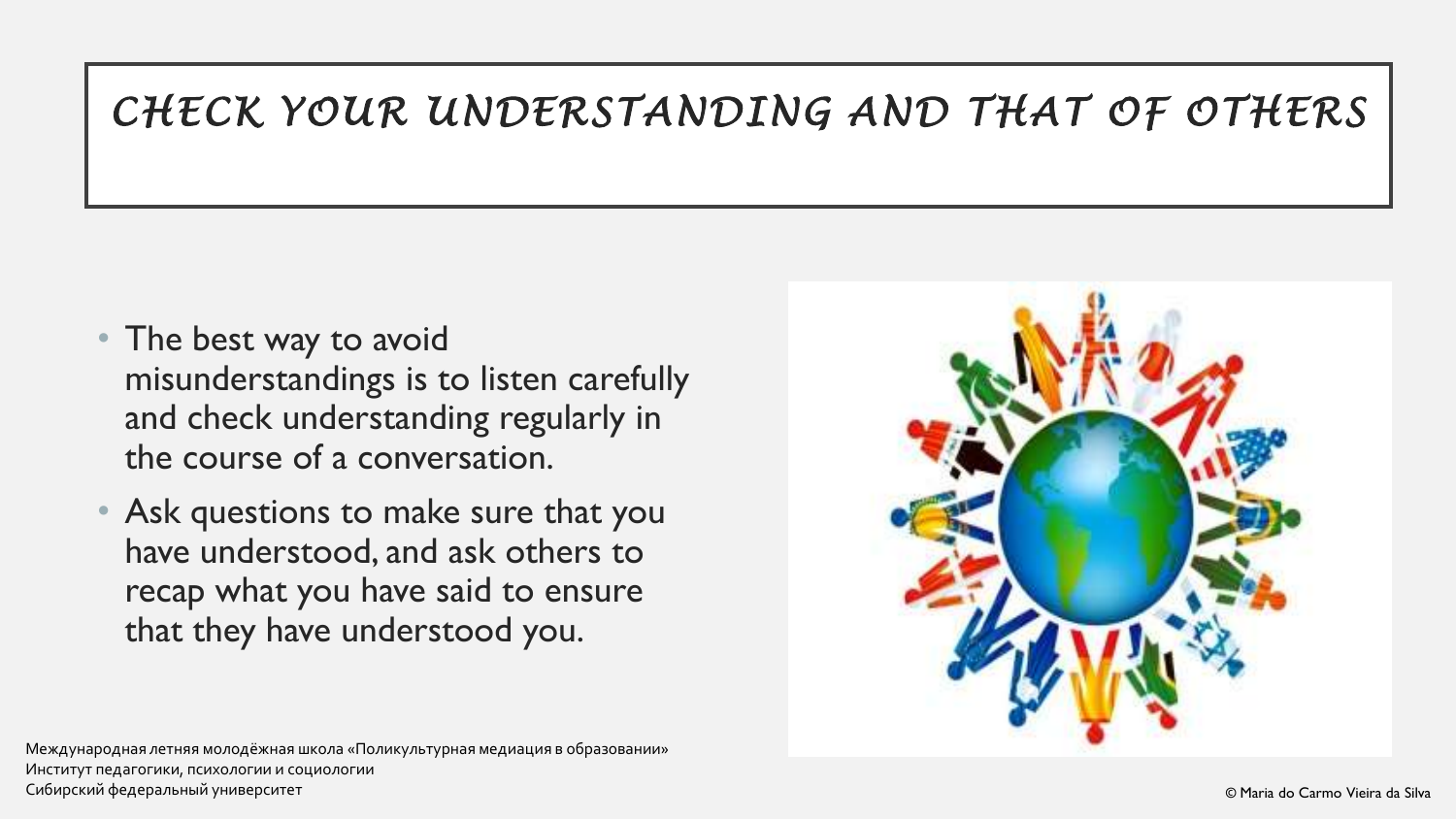## *DON'T BE AFRAID TO APOLOGISE*

- You can usually see quite quickly if you have caused offence.
- The fastest way to manage that is to apologise, and ask what it was that you did. A confession of total ignorance will often go a long way to mitigate offence. Ignoring it will just offend further.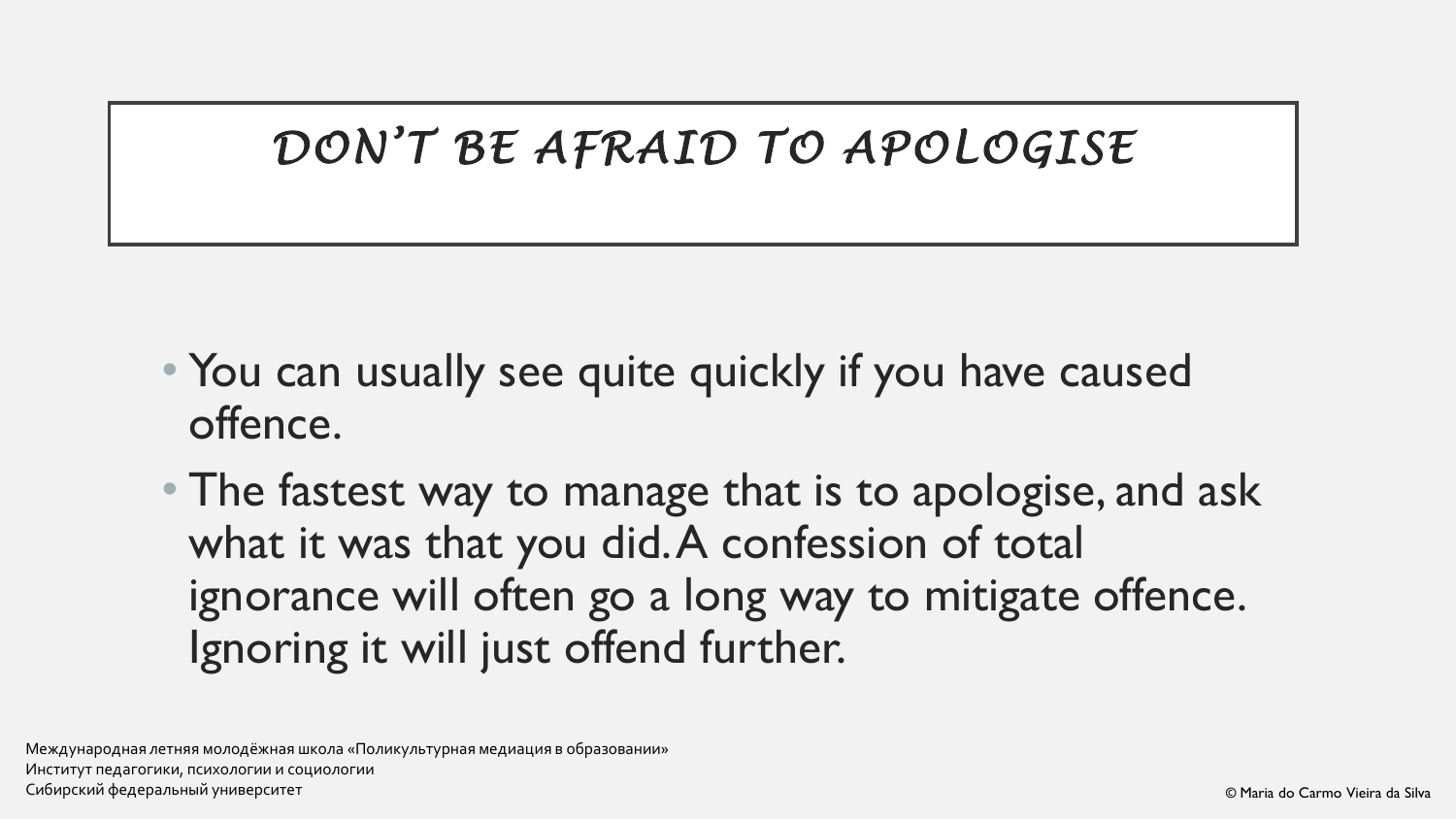## *USE LOCAL TELEVISION TO LEARN ABOUT BEHAVIOURAL ISSUES AND NORMS*

- You wouldn't want to rely on television dramas as your only source of information, but they can provide useful insights.
- In the UK, for instance, *Coronation Street* or *EastEnders* could give you an idea of what's considered acceptable and unacceptable behaviour. Comedies are perhaps less reliable as they often use communication difficulties to generate laughs.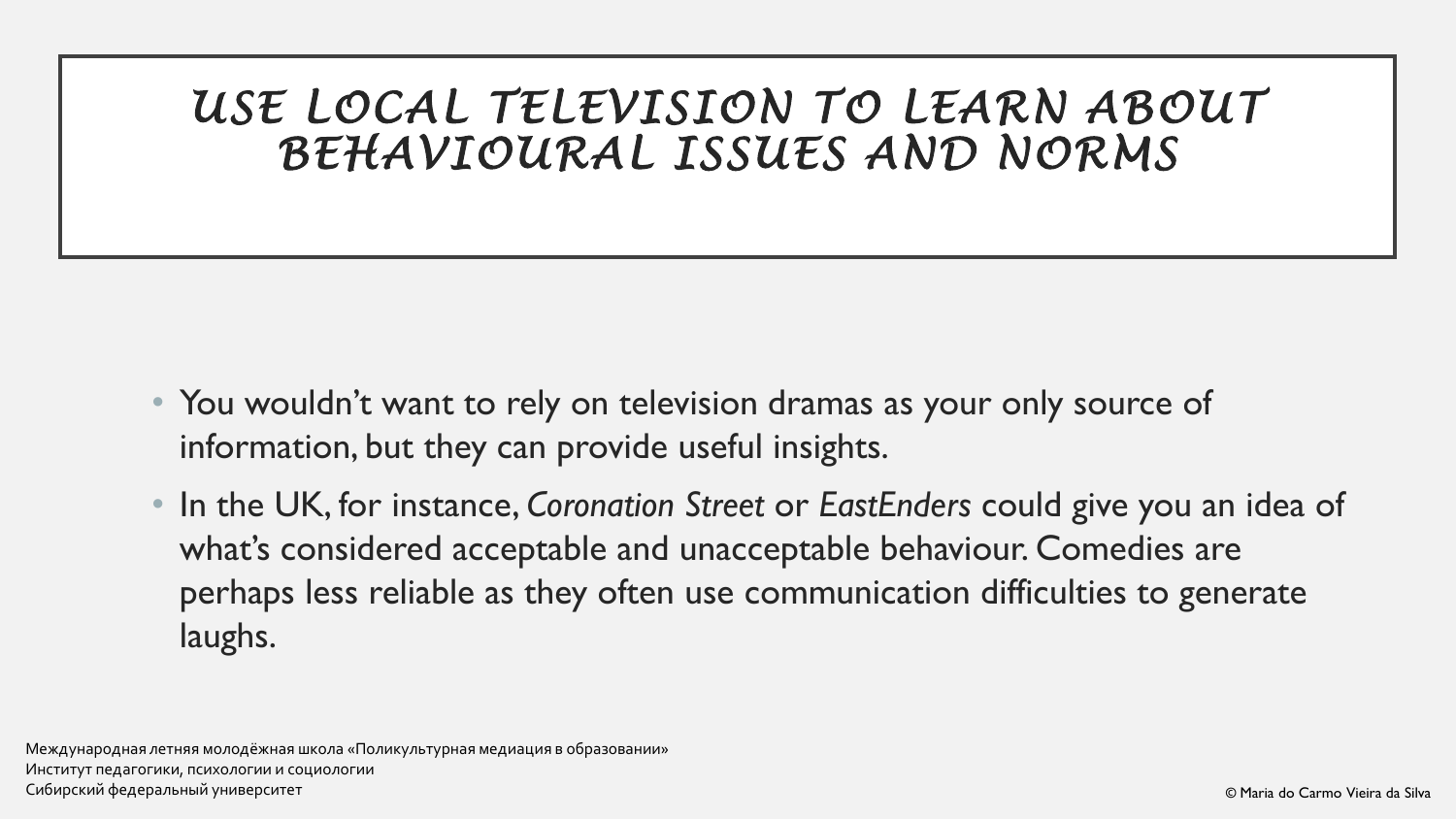*REFLECT ON YOUR EXPERIENCE*

•As with so many aspects of life, a little reflection about your experience can help you to put it in context, especially if you are able to discuss it with someone else in a similar position.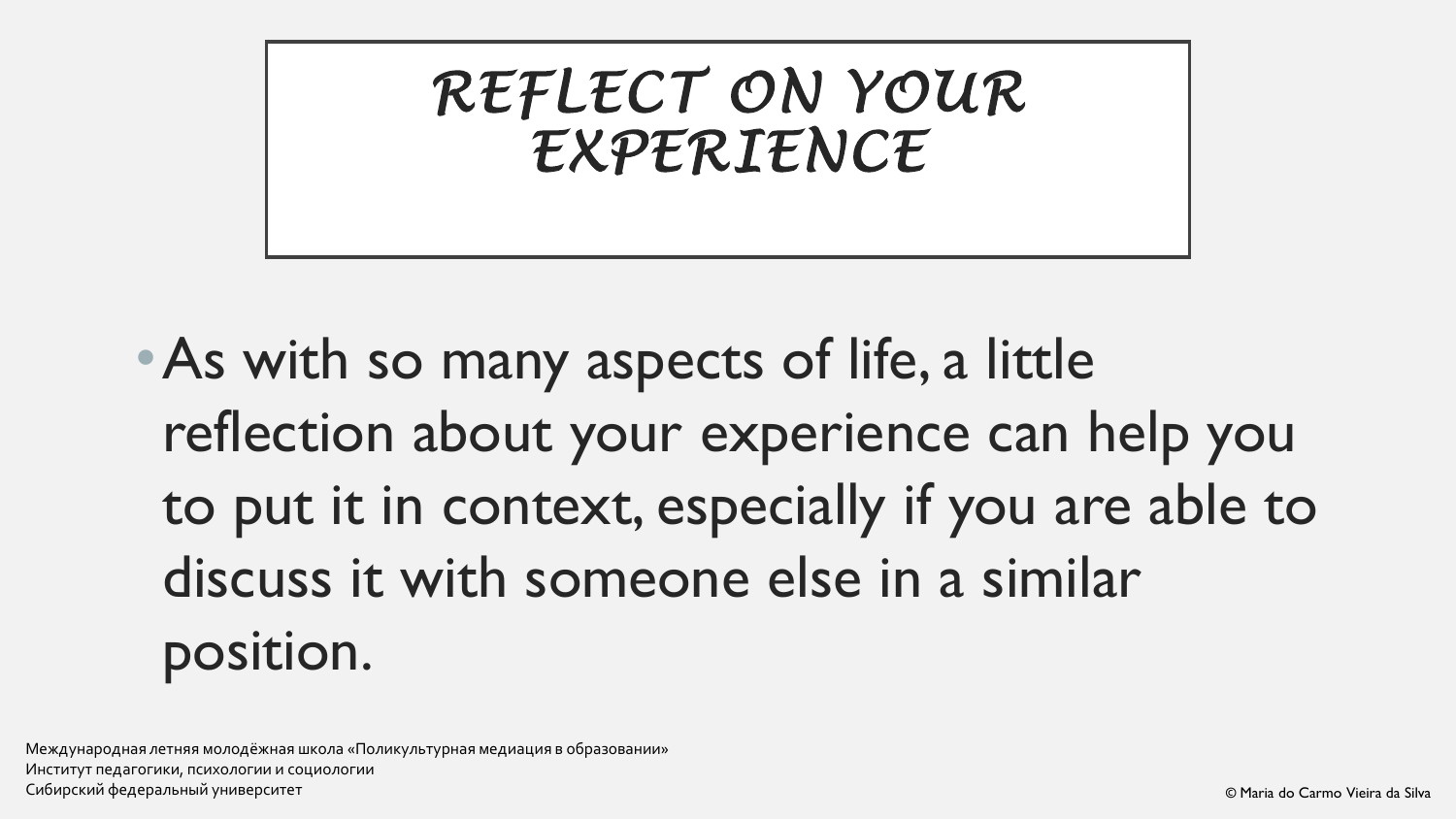### **AN UNDERSTANDING OF DIFFERENCE**

- Good intercultural communication fundamentally requires an understanding that different cultures have different standards and norms. But more, it requires an understanding that individuals are shaped, but not bounded, by their cultural background and that, sometimes, you have to meet people more than halfway.
- Intercultural awareness is, quite simply, having an understanding of both your own and other cultures, and particularly the similarities and differences between them.
- These similarities and differences may be in terms of values, beliefs, or behaviour. They may be large or small, and they matter very much when you are meeting or interacting with people who are from another cultural background.
- Understanding that people from different cultures have different values is the foundation to good intercultural relationships.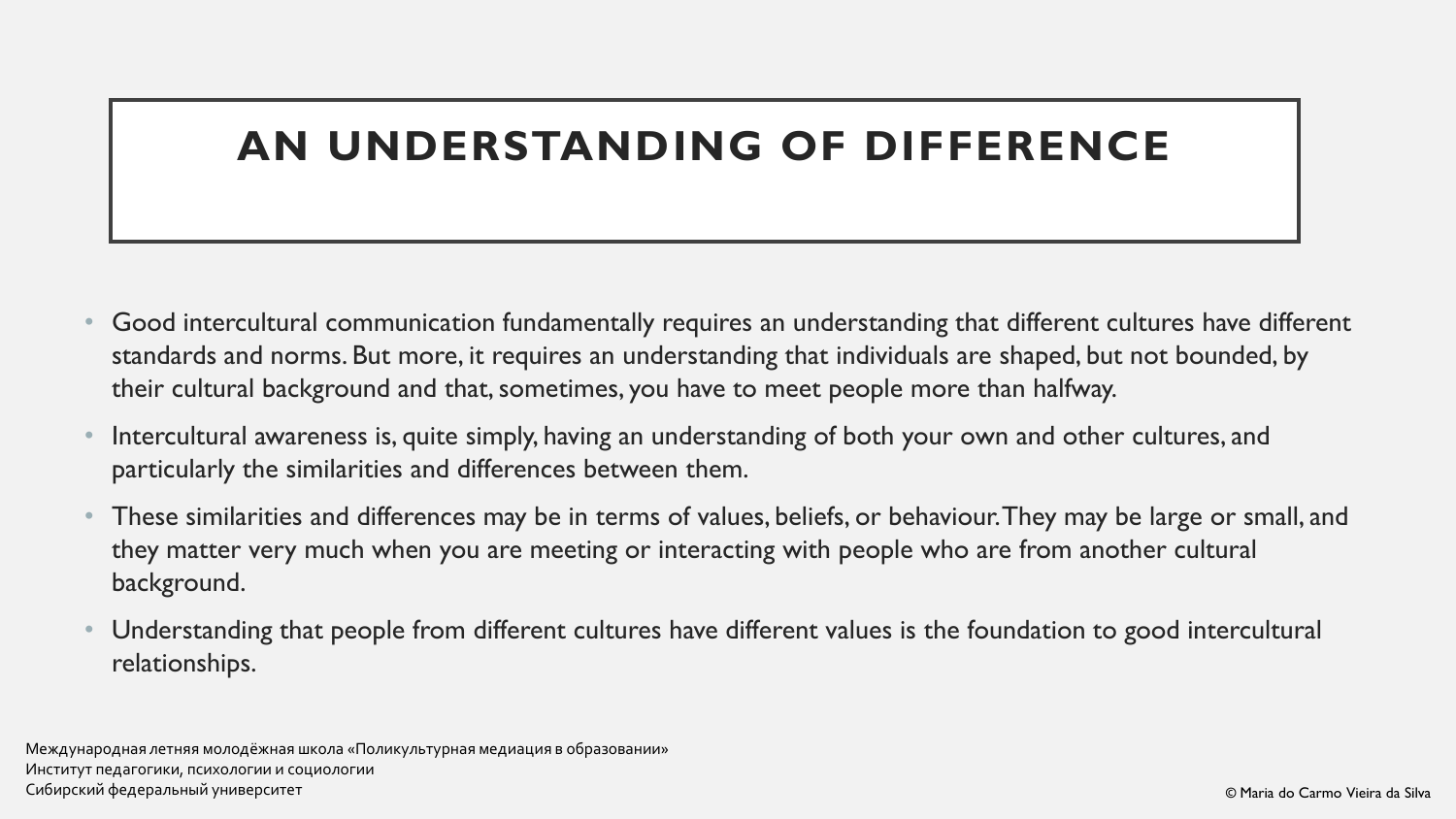### **THE IMPORTANCE OF INTERCULTURAL AWARENESS**

- In a multicultural world, most of us need at least some intercultural awareness every day. For those who live or work away from our native countries, or who live or work closely with those from another country, it is absolutely vital.
- But even just for a two-week holiday abroad, intercultural awareness is a vital quality that can prevent you from causing offence.
- Research from the British Council suggests that employers value intercultural skills, including foreign languages, but in particular intercultural awareness, understanding of different viewpoints, and demonstrating respect for others.

Международная летняя молодёжная школа «Поликультурная медиация в образовании» Институт педагогики, психологии и социологии Сибирский федеральный университет © Maria do Carmo Vieira da Silva

•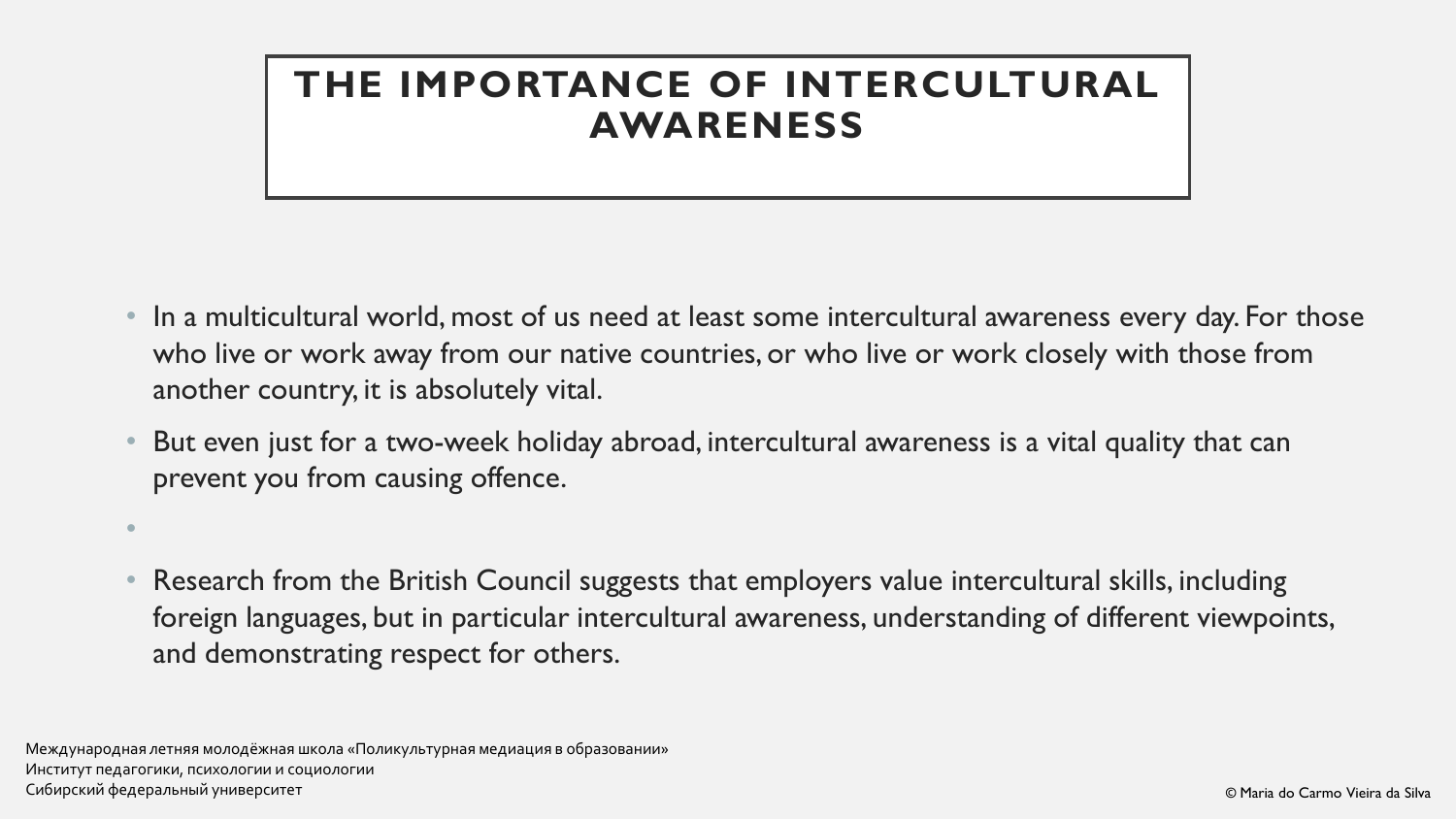## *THERE ARE FOUR GROUPS OF PEOPLE WHO ARE MOST LIKELY TO NEED INTERCULTURAL AWARENESS:*

## **Expatriates** People who work globally People who work in multicultural teams **Tourists**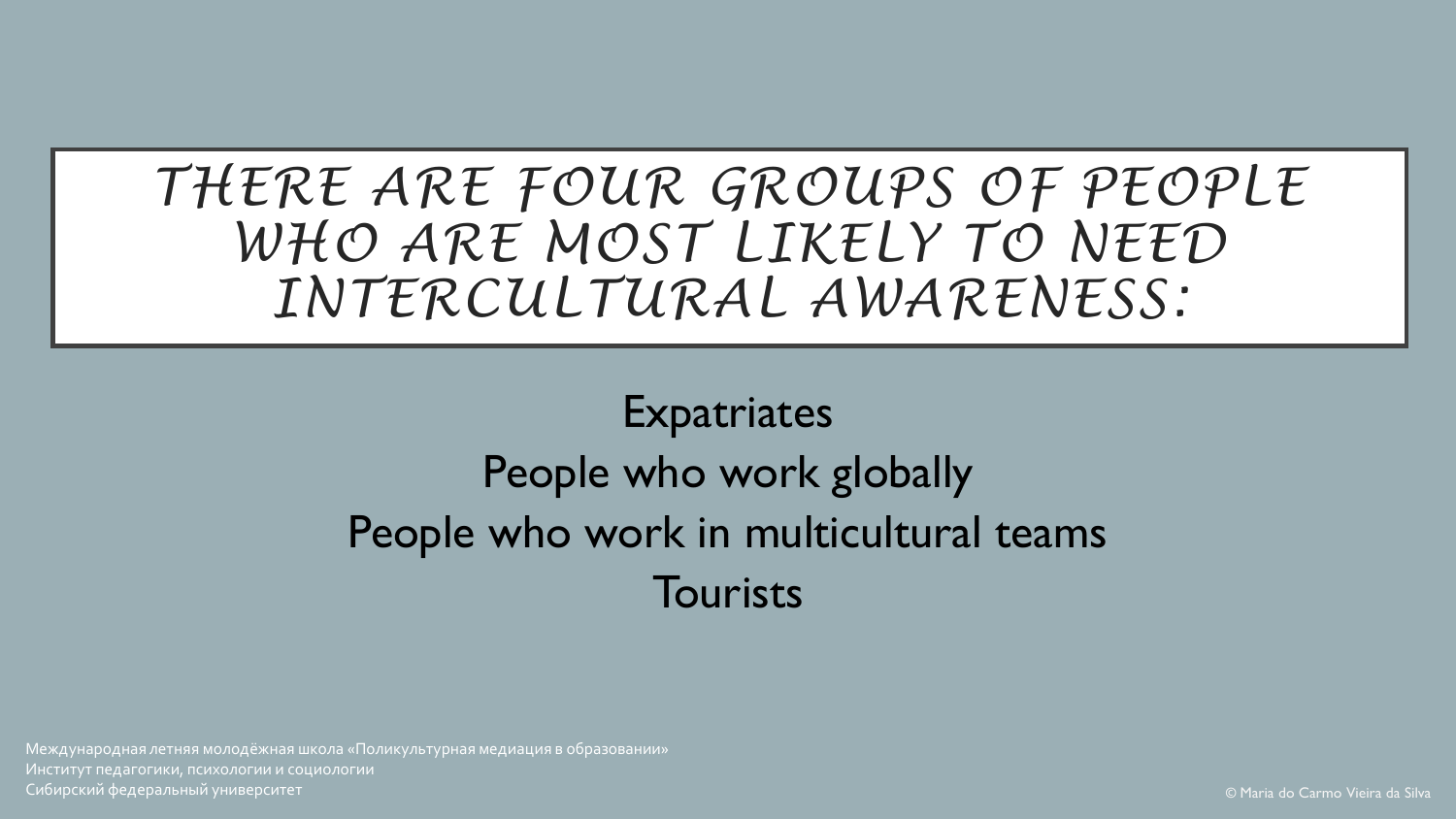### *PEOPLE WHO WORK GLOBALLY*

- Even those based in their native country may, in a global economy, need to work with people from other countries and cultures.
- A little intercultural awareness may prevent them giving or taking offence unnecessarily.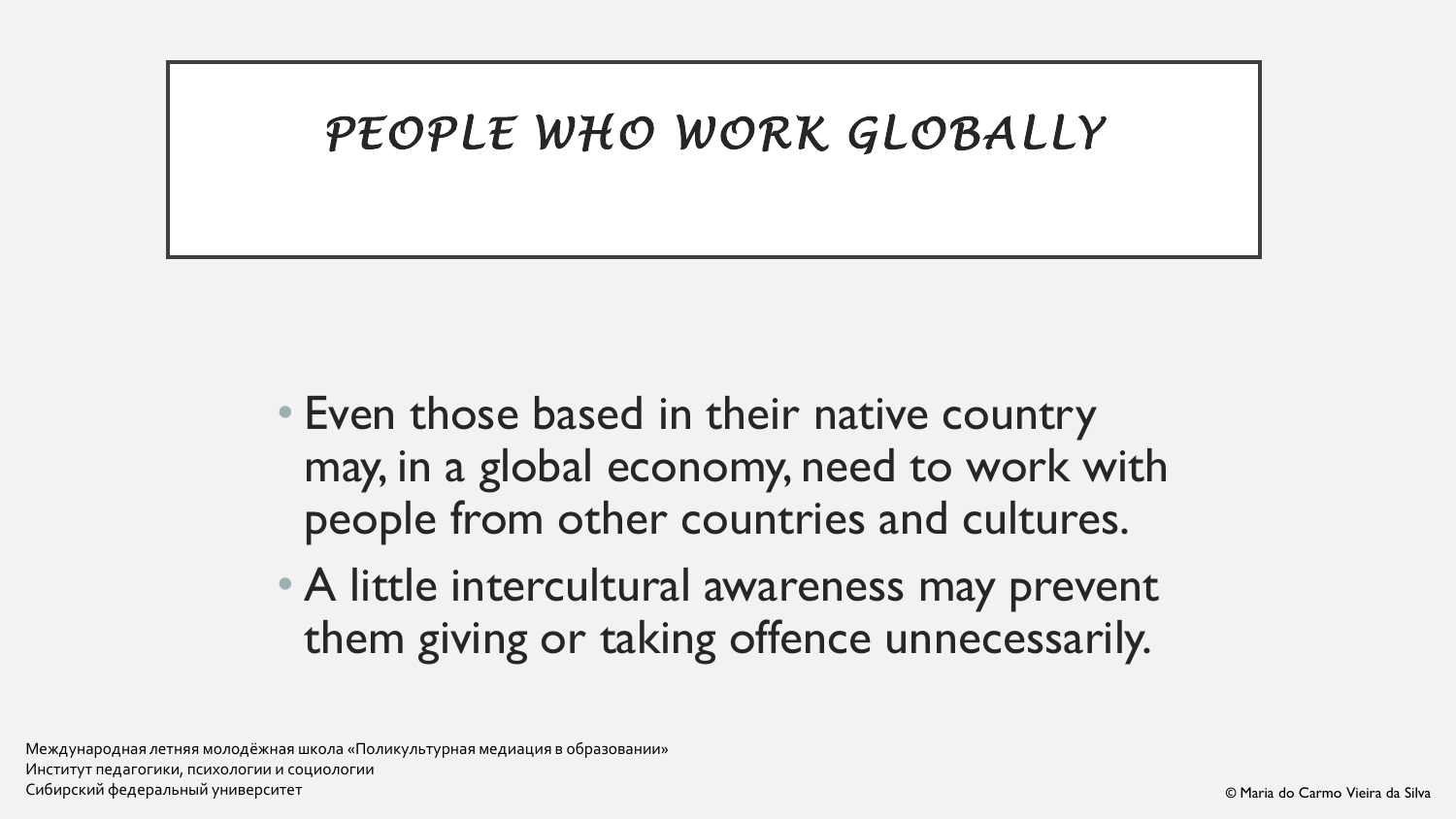## *PEOPLE WHO WORK IN MULTICULTURAL TEAMS*

• There are very few of us who do not have at least some contact with colleagues or acquaintances who are non-native. Some industries and organisations have large numbers of migrant workers, for example, healthcare and social care where nurses are highly sought-after and often recruited from abroad.

• Intercultural awareness helps to ease colleague–colleague and colleague–manager interactions and prevent misunderstandings.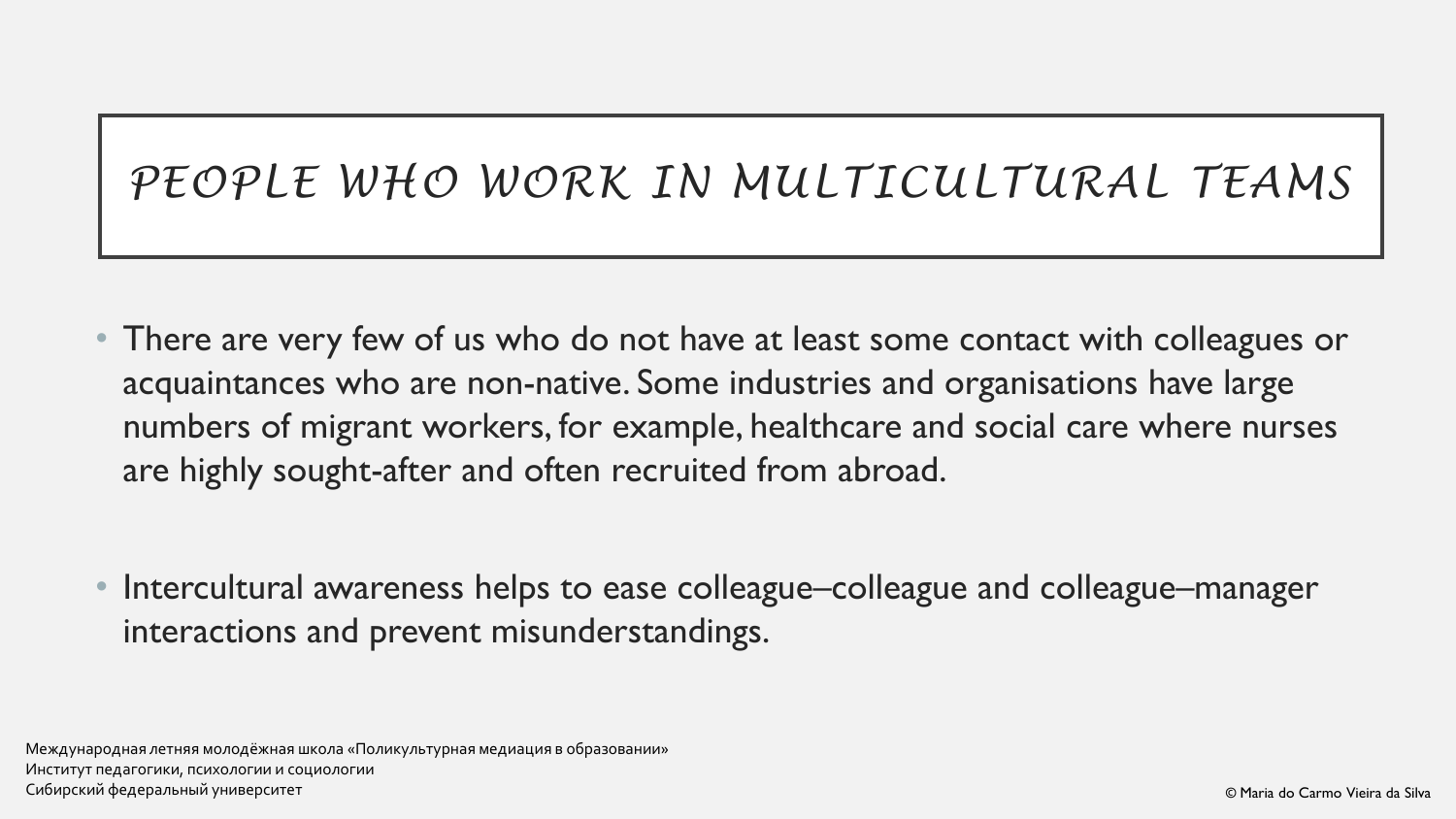## **DEGREES OF INTERCULTURAL AWARENESS: A SPECTRUM**

WE CAN DEFINE FOUR LEVELS OF INTERCULTURAL AWARENESS, WHICH CAN BROADLY BE CONSIDERED AS A SPECTRUM.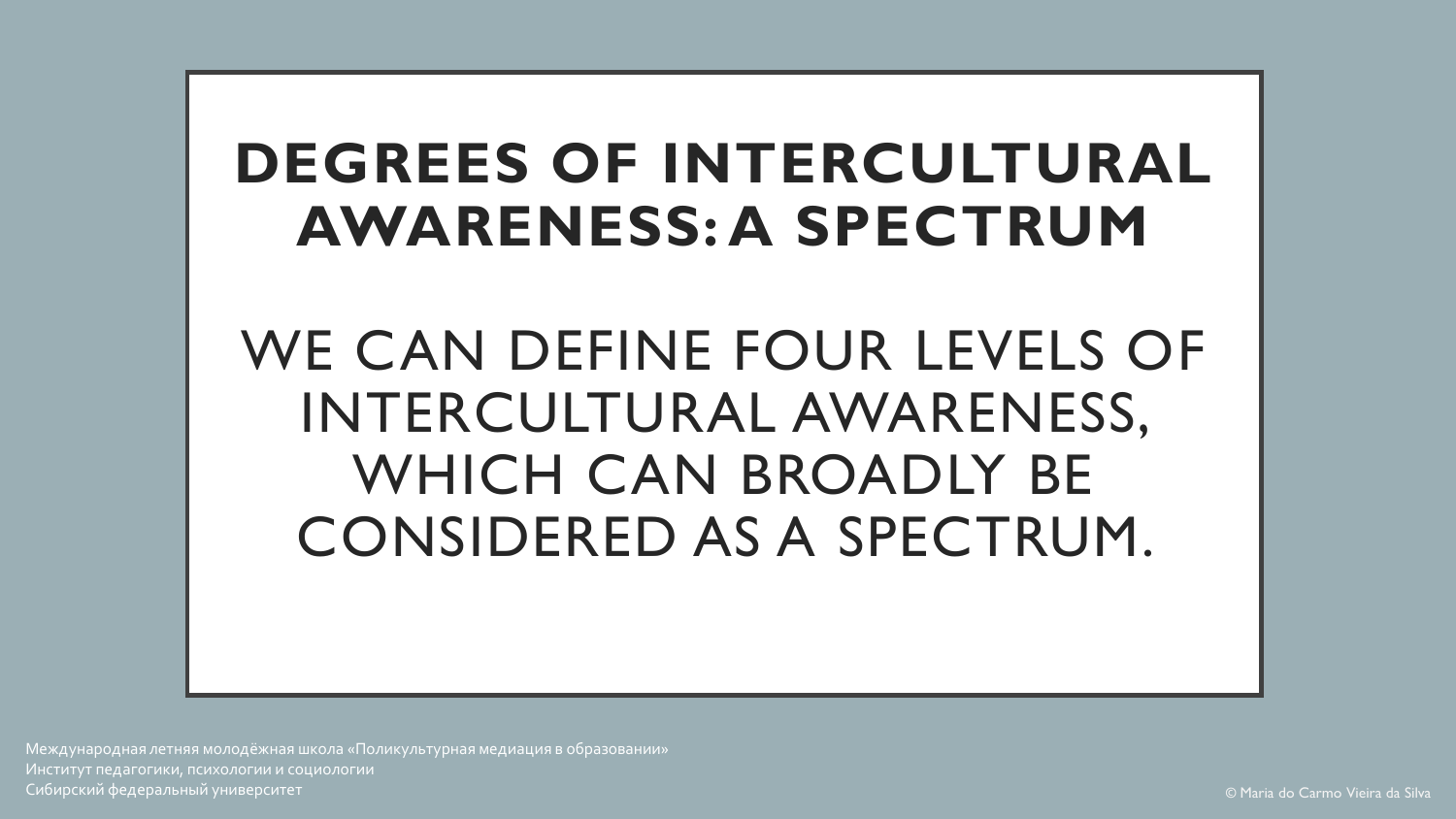|                         | My way is the only way                       | People either do not know, or do not care, that there is any other way of doing<br>things.<br>You can see this in small children, who are often stunned when they hear people<br>talking another language because it has never occurred to them before that<br>anyone might not be the same as them.                                                                                              |
|-------------------------|----------------------------------------------|---------------------------------------------------------------------------------------------------------------------------------------------------------------------------------------------------------------------------------------------------------------------------------------------------------------------------------------------------------------------------------------------------|
| $\overline{2}$          | My way is the best way                       | At this level, people are aware that other people do things differently, or have different beliefs,<br>but they don't think that's appropriate.<br>Their way is not the only way, but it is unmistakeably the best. We could call this world view the<br>'colonial' approach: we will show you how to do it our way because it is the best thing for you.                                         |
| $\overline{\mathbf{3}}$ | There are several ways, my way<br>and others | People have a clear understanding that there are other world views, and that different people<br>behave and believe differently.<br>They make no judgement about the relative merits of these views as a whole, but recognise<br>that different cultures and views may have different merits. They are willing to bring together<br>the good from several different aspects in a synergistic way. |
| $\overline{4}$          | Our way                                      | This final stage brings people together to create a new, shared culture, which has new meaning<br>for everyone.                                                                                                                                                                                                                                                                                   |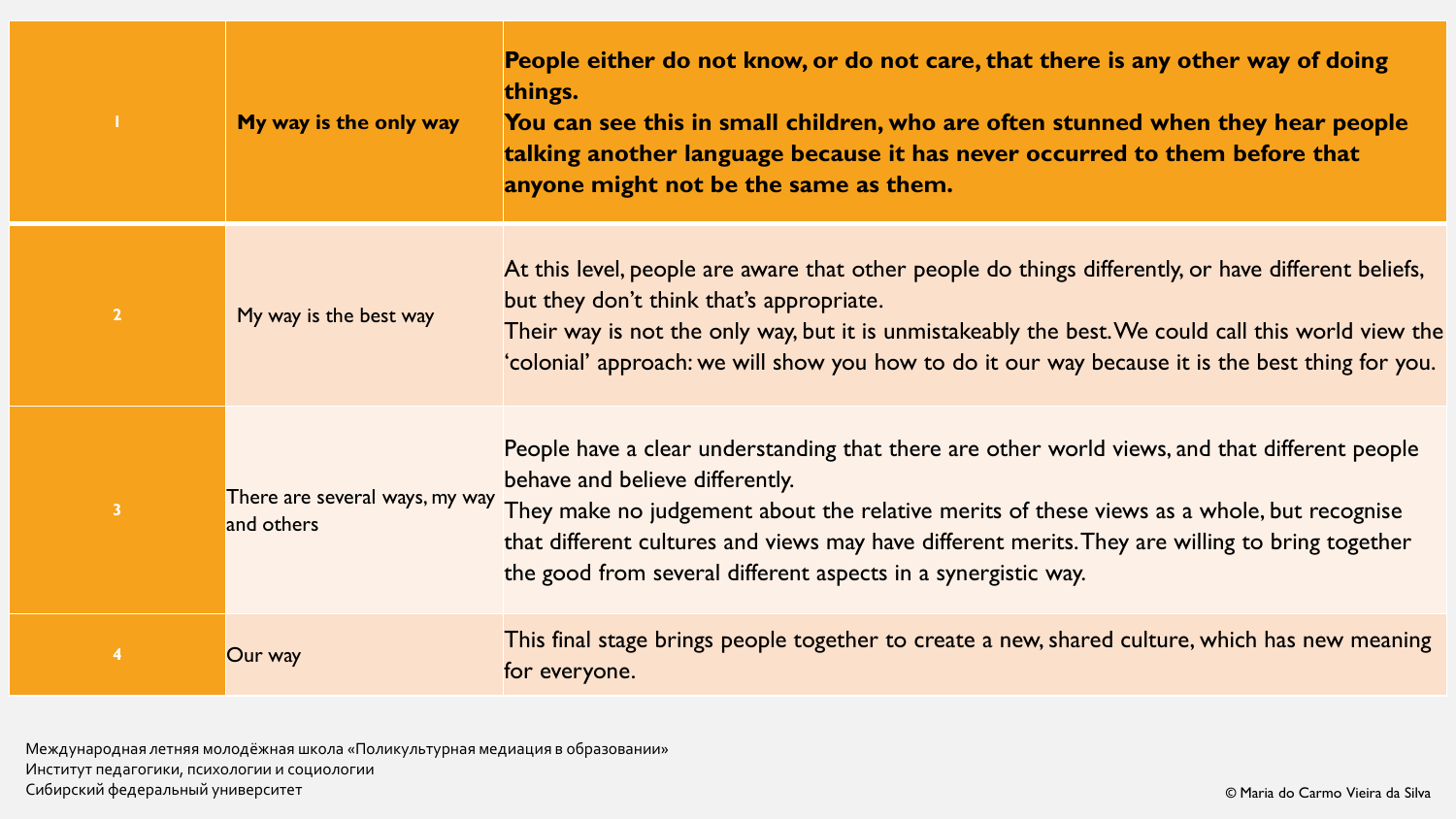## **DEVELOPING INTERCULTURAL AWARENESS**

What can you do to develop intercultural awareness? Here are some ideas!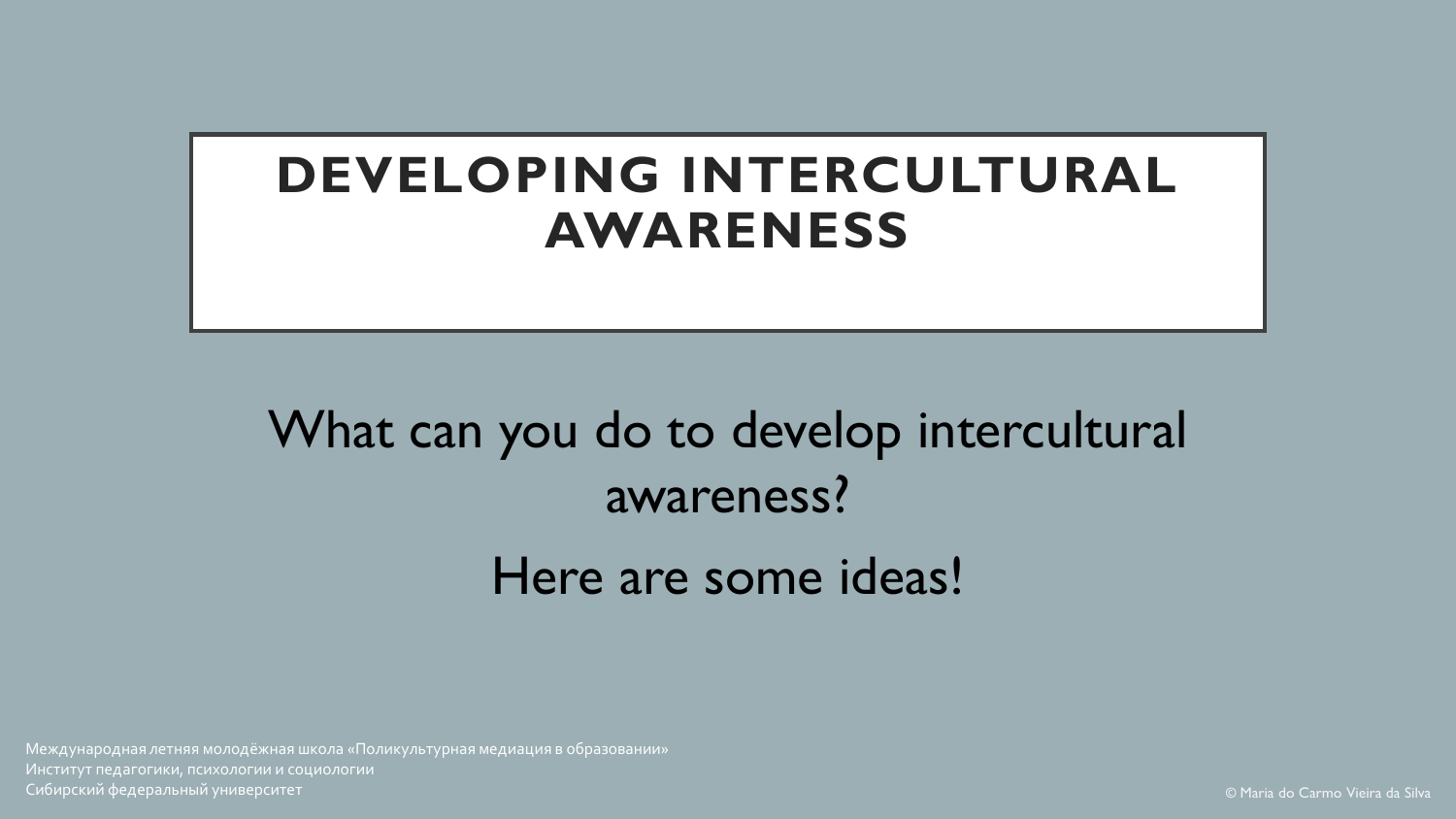## **ADMIT THAT YOU DON'T KNOW**  ACKNOWLEDGING YOUR IGNORANCE IS THE FIRST STEP TOWARDS LEARNING ABOUT OTHER CULTURES

• **Develop an awareness of your own views, assumptions and beliefs, and how they are shaped by your culture.**

Ask yourself questions like: what do I see as 'national' characteristics in this country? Which 'national' characteristic do I like and dislike in myself?

#### • **Take an interest.**

Read about other countries and cultures, and start to consider the differences between your own culture and what you have read.

#### • **Don't make judgements.**

Instead, start by collecting information. Ask neutral questions and clarify meaning before assuming that you know what's going on.

#### • **Once you have collected information, start to check your assumptions.**

Ask colleagues or friends who know more about the culture than you, and systematically review your assumptions to make sure that they are correct.

#### • **Develop empathy.**

Think about how it feels to be in the other person's position.

• **Look for what you can gain, not what you could lose.** If you can take the best from both your own and someone else's views and experiences, you could get a far greater whole that will benefit both of you. But this requires you to take the approach that you don't necessarily know best, and even that you don't necessarily know at all.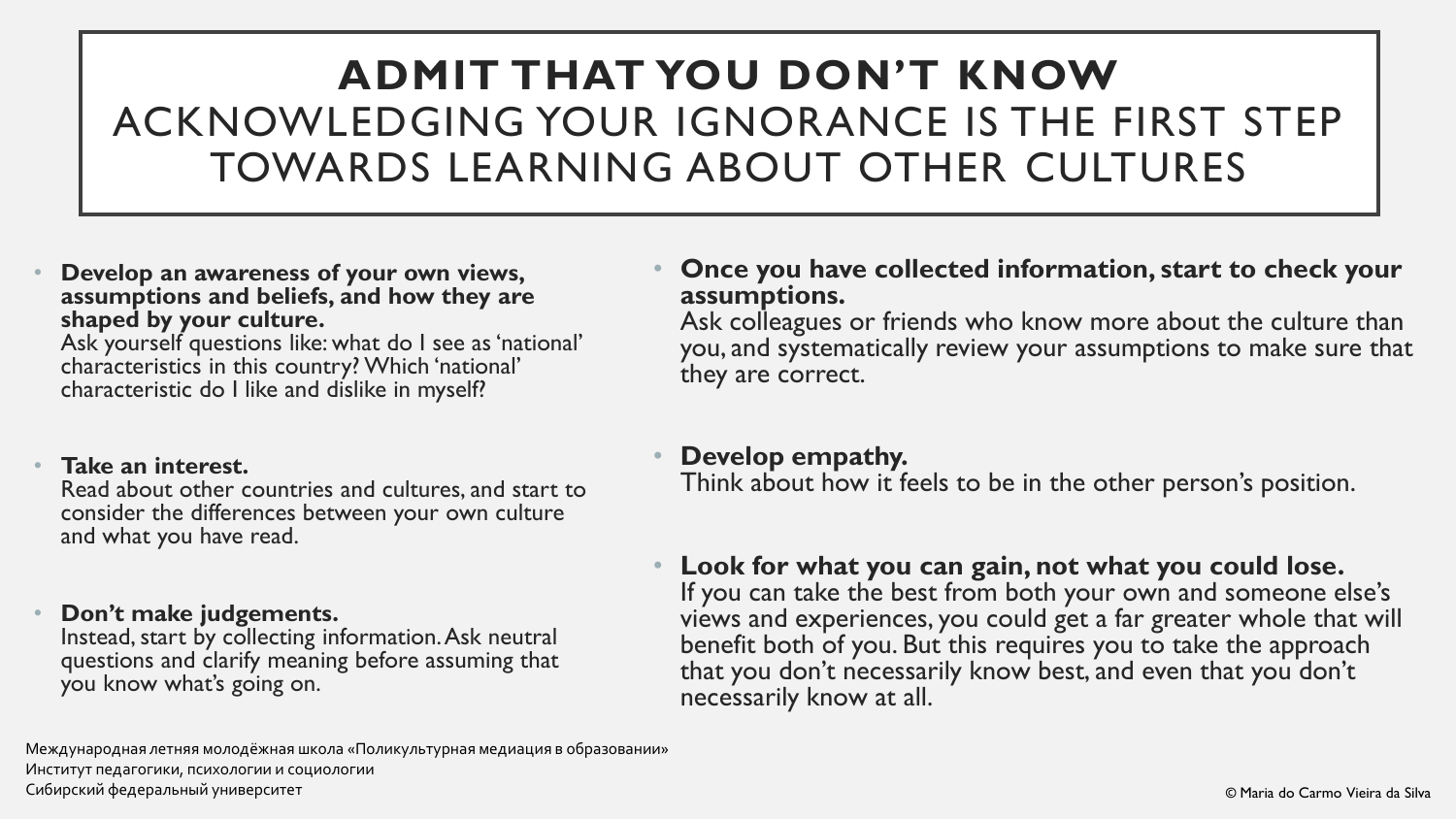## **THE IMPORTANCE OF CELEBRATING DIVERSITY**

In the final analysis, intercultural awareness leads ideally to a point of celebrating diversity.

That is, recognising that everyone, of whatever background, skills or experience, brings something unique to the table. If you, collectively, can harness that and bring everyone's skills together, the group can be better than the sum of its parts.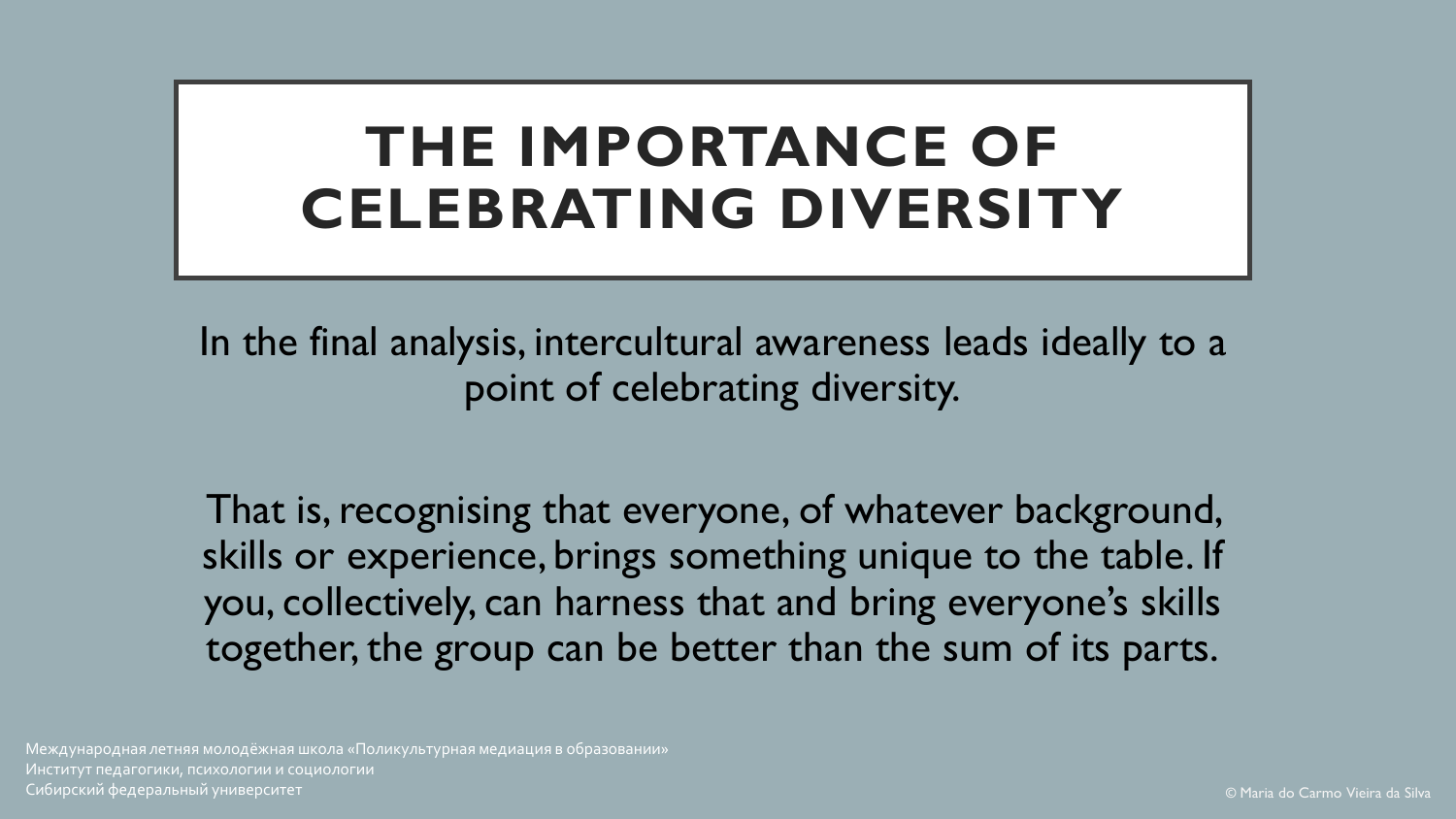

Международная летняя молодёжная школа «Поликультурная медиация в образовании» Институт педагогики, психологии и социологии Сибирский федеральный университет *в концентральн*о и магазины от совмещает от совмещает от совмещает в образно от совмещает в образно от совмещает в образно от совмещает в образно от совмещает совмещать совмещает в образ



 $\mathcal{L}_{\mathcal{F}}$